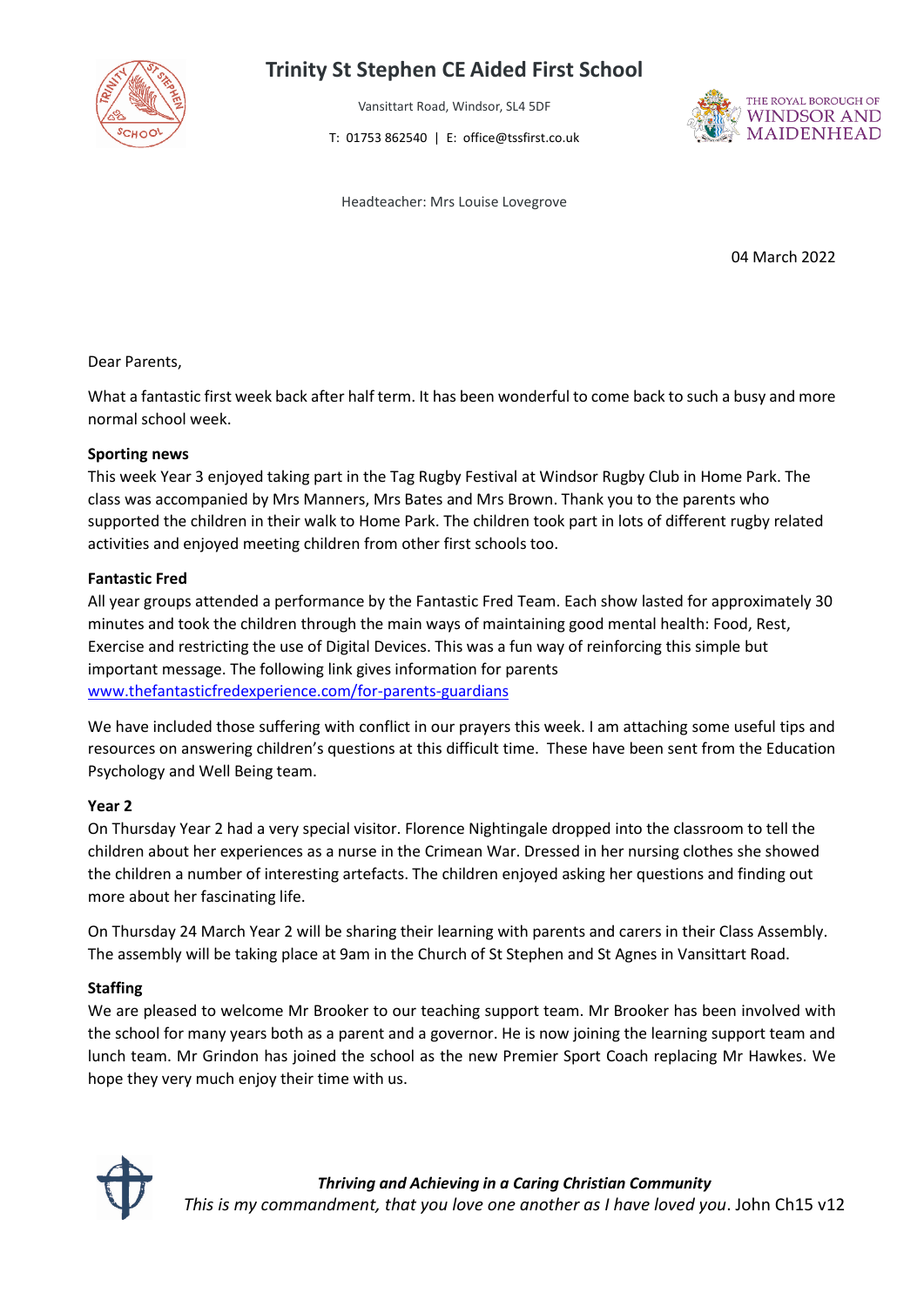

# **Trinity St Stephen CE Aided First School**

Vansittart Road, Windsor, SL4 5DF

T: 01753 862540 | E: office@tssfirst.co.uk



Headteacher: Mrs Louise Lovegrove

The school is currently advertising for a Learning Support Assistant to join our Reception Team. The role is full time but part time options may be considered. Please see the website for further information <https://www.tssfirst.co.uk/school-life/job-vacancies> Do feel free to contact the office or catch me on the gate if you would like to discuss this opportunity.

#### **School Governors**

The school has a vacancy for a Parent Governor. I will be sending information out to all parents next week.

#### **Reception Outdoor Area**

Much of the first phase has been completed. We are waiting for the new surfacing, which we hope will be finished by the end of next week. This is the first part of our development of the outside area for Reception. The TSSSA have agreed a spend to enable the area to include a new playhouse which we hope will be installed shortly. Future spending will include greater storage and new resources as we raise funds. Thank you to Year 1 and the Reception Team for adapting and putting up with the inconvenience over the last week. Photographs of the work are up in the News section of our website.

#### **Parents' Evenings**

Parents' evening ran smoothly on Thursday evening. Thank you to everyone for following the guidelines, we all appreciate your cooperation. The teaching staff enjoyed being able to talk to you face to face and many parents commented on how nice it was to come inside the school and see your child's learning. Teachers will not be providing alternative times for face to face meetings in the near future so if you have not booked an appointment please get in touch with the office to make arrangements for a Monday appointment.

#### **Risk Assessment Updates**

The Covid Risk Assessments have been updated according to the new government guidelines. I am sending the new risk assessment out with this newsletter and it is available with other Covid related documents on the website. Please note that there is a link included here and on the risk assessment which explains the current procedures for children and adults who have tested positive.

[https://www.gov.uk/government/publications/covid-19-people-with-covid-19-and-their-contacts/covid-19](https://www.gov.uk/government/publications/covid-19-people-with-covid-19-and-their-contacts/covid-19-people-with-covid-19-and-their-contacts) [people-with-covid-19-and-their-contacts](https://www.gov.uk/government/publications/covid-19-people-with-covid-19-and-their-contacts/covid-19-people-with-covid-19-and-their-contacts)

#### **Book Week 2022**

Next week we will be celebrating Book Week on Thursday 10 March. We are taking inspiration from the book, 'You Must Bring a Hat' by Simon Philip. We look forward to seeing the children's book inspired hat creations. Miss Burr and Rev'd Sally, supported by a school judging committee will be awarding the prizes. Thank you to TSSSA for supporting the purchase of book tokens for the winners. There will be lots of book inspired activities going on throughout the day.

#### **Healthy Snacks**

Finally, we have noticed that some children are bringing in a range of different snacks. A break time snack



*Thriving and Achieving in a Caring Christian Community This is my commandment, that you love one another as I have loved you*. John Ch15 v12